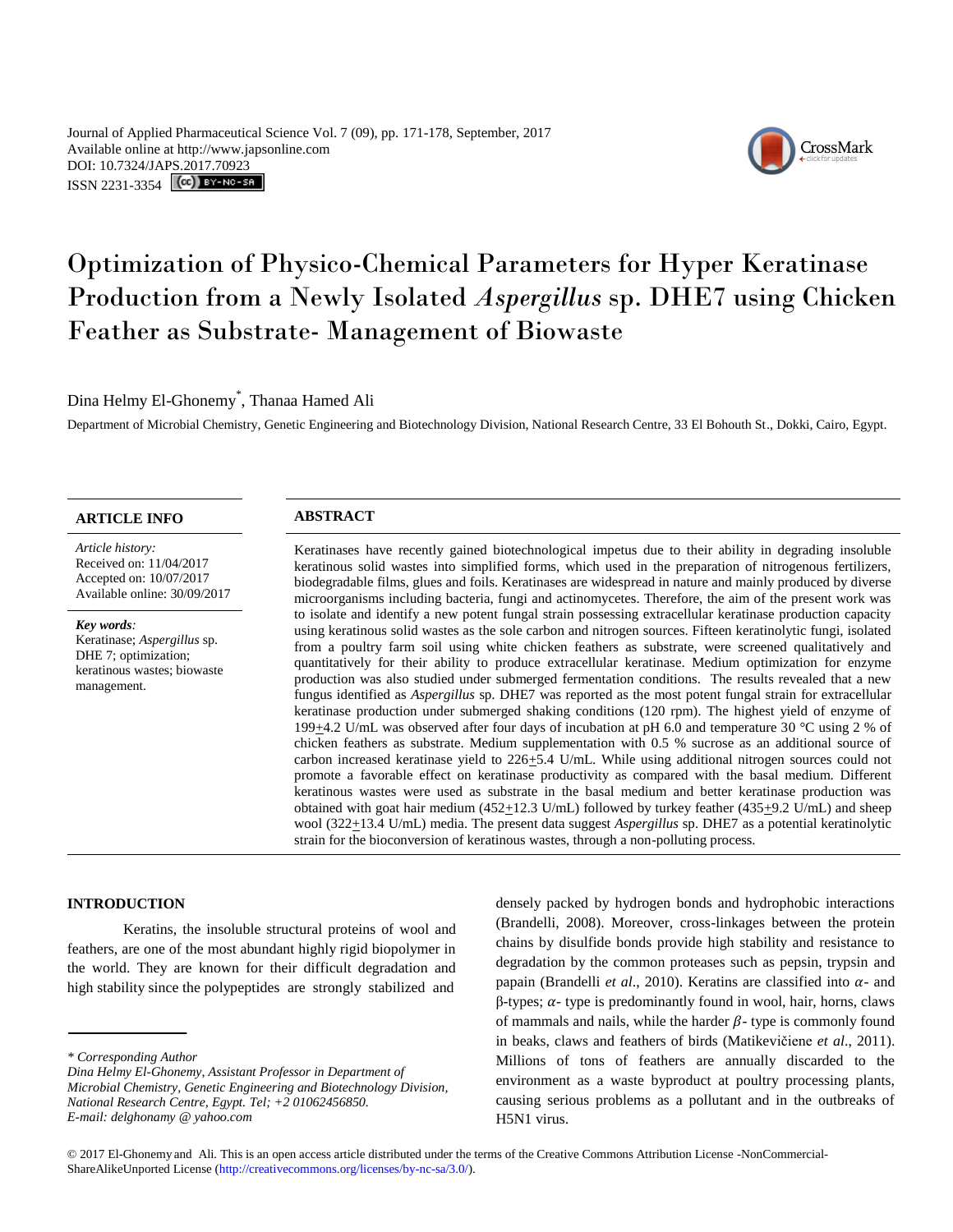Hence, it's important to develop methods for remediation of keratin with easy processing set-up and lower cost. Feathers have been treated chemically under steam pressure to reduce the rigidity and increase the digestibility; however, this method has disadvantages because it consumes large amounts of energy and also some heat-sensitive amino acids, i.e. tryptophane and lysine are destroyed during treatment (Kumar *et al*., 2010). Therefore, enzymatic biodegradation is emerged as an alternative cheap treatment, which improves the nutritional value of feathers and also offers mild conditions for valuable products production. Microbial keratinases, a group of proteolytic enzymes, may meet this preference because they are capable of decomposing complex keratin-rich waste materials to simplified forms and keratinophilic microorganisms including bacteria, fungi and actinomycetes naturally occur on keratinous wastes (Ali *et al*., 2011; Selvam and Vishnupriya, 2012).

Keratinases from microorganisms are also used in the preparation of protein supplements, animal nutrients, cosmetics, leather manufacture, textile processing, detergent formulation and nitrogenous fertilizer for plants (Goushterova *et al*., 2005). In addition, keratinases have a prospective application in novel fields such as prion degradation for the treatment of dreaded mad cow disease, production of feather meal and biodegradable plastic manufacture (Gupta and Ramnani, 2006). Therefore, because of the growing interest of microbial keratinases in different industrial sectors, it is essential to search for new keratinolyic microbes that produce novel keratinases with prospective industrial applications. However, the production of keratinase by microorganisms and biodegradation of keratin, vary considerably according to species, culture conditions and keratin substrates as reported by Cai and Zheng (2009).

Thus, the aim of this study was to isolate new potent fungal strains possessing extracellular keratinase production capacity under submerged fermentation conditions using keratinous solid waste as sole carbon and nitrogen sources. Medium optimization for enzyme production and its application in keratin-rich wastes degradation were also investigated.

# **MATERIAL AND METHODS**

#### **Chemicals**

Potato dextrose agar (PDA) was obtained from Laboratorios Conda S.A., Spain. Dimethyl sulfoxide (DMSO) and bovine serum albumin (BSA) were purchased from Sigma-Aldrich (St. Louis, MO, USA). Chloroform and methanol were purchased from Fisher Scientific, UK. Tween- 80 was purchased from Acros Chemical Co., Geel, Belgium.

### **Substrate**

Chicken feathers, kindly obtained from Alwatania Poultry Co., Egypt, were thoroughly washed with tape water, saline solution, rinsed with distilled water and dried under sunlight. The dried feathers were soaked in chloroform: methanol (1:1, v/v), extensively washed with tap water and finally with distilled water. Feathers were dried in hot air-circulation oven at 60 ºC to constant weight, cut into uniform size (1.0 cm length) and stored at 5 ºC until used.

#### **Soil sample**

Fifteen keratinophilic fungal strains tested in this study were locally isolated from different soil samples collected from poultry farms (El Fayoum, Egypt) by using a sterile scalpel, at 5 cm depth and transferred to a polythene bag. One gram of each soil was transferred in a flask containing 99 mL of sterile distilled water then shaken (Innova ® 4230 shaker incubator; New Brunswick Scientific) at 100 rpm for 15 min and the dilution procedure was performed to give up to 10<sup>-8</sup> dilutions (Choi *et al.*, 1999).

#### **Isolation of keratinolytic fungi using agar plate method**

With the help of sterile micropipette, 0.1 mL of each diluted sample was transferred onto agar plates medium (contains (g/L): white chicken feather powder; 10, 10  $MgSO<sub>4</sub>·H<sub>2</sub>O$ ; 0.5,  $KH_2PO_4$ ; 0.1,  $FeSO_4 \cdot 7H_2O$ ; 0.01;  $ZnSO_4 \cdot 7H_2O$ ; 0.005; streptomycin, 0.005 and agar, 15.0 at pH 6.0) and evenly spread with a sterilized L-rod [\(Wawrzkiewicz](http://scialert.net/fulltext/?doi=jm.2010.21.35&org=10#368980_ja) *et al*., 1991). Keratinolytic activities of the pure isolates were determined as clear zones around the colonies after five days of incubation at 30 ºC. The diameter of each clear zone was measured in mm to qualify the activity. Single colonies were picked up and inoculated onto PDA media, incubated for seven days at 28 °C and finally stored at 4  $\rm{^{\circ}C}.$ 

# **Detection of aflatoxins**

Determination of aflatoxins of the selected fungus was conducted according to AOAC (method 971.24, 2000) through high- performance liquid chromatography technique (1100 HPLC; Agilent Technology, Santa Clara, CA, USA). Millennium Chromatography Manager Software was used to record the observed data.

#### **Preparation of keratin solution**

Ten gm of chicken feathers in 500 mL of dimethyl sulfoxide (DMSO) were heated at 100 °C for two h in a reflux condenser. The soluble keratin was precipitated by the addition of chilled acetone (-20 $\degree$ C) and then kept in refrigerator for two h, followed by cooling centrifugation (refrigerated Sigma 3-18KS centrifuge, Sigma Laborentnfugen GmbH, Osterode am Hart, Germany) at 8000*×g* for ten min.

The precipitate obtained was washed with distilled water and finally dried in a vacuum dryer at 40 °C (Kaul and Sumbali, 1997).

# **DNA extraction, PCR amplification and phylogenetic tree analysis**

The selected fungus was grown in PDA medium for seven days at 28 ºC and directly used for 18S rRNA gene amplification by polymerase chain reaction (PCR) technique using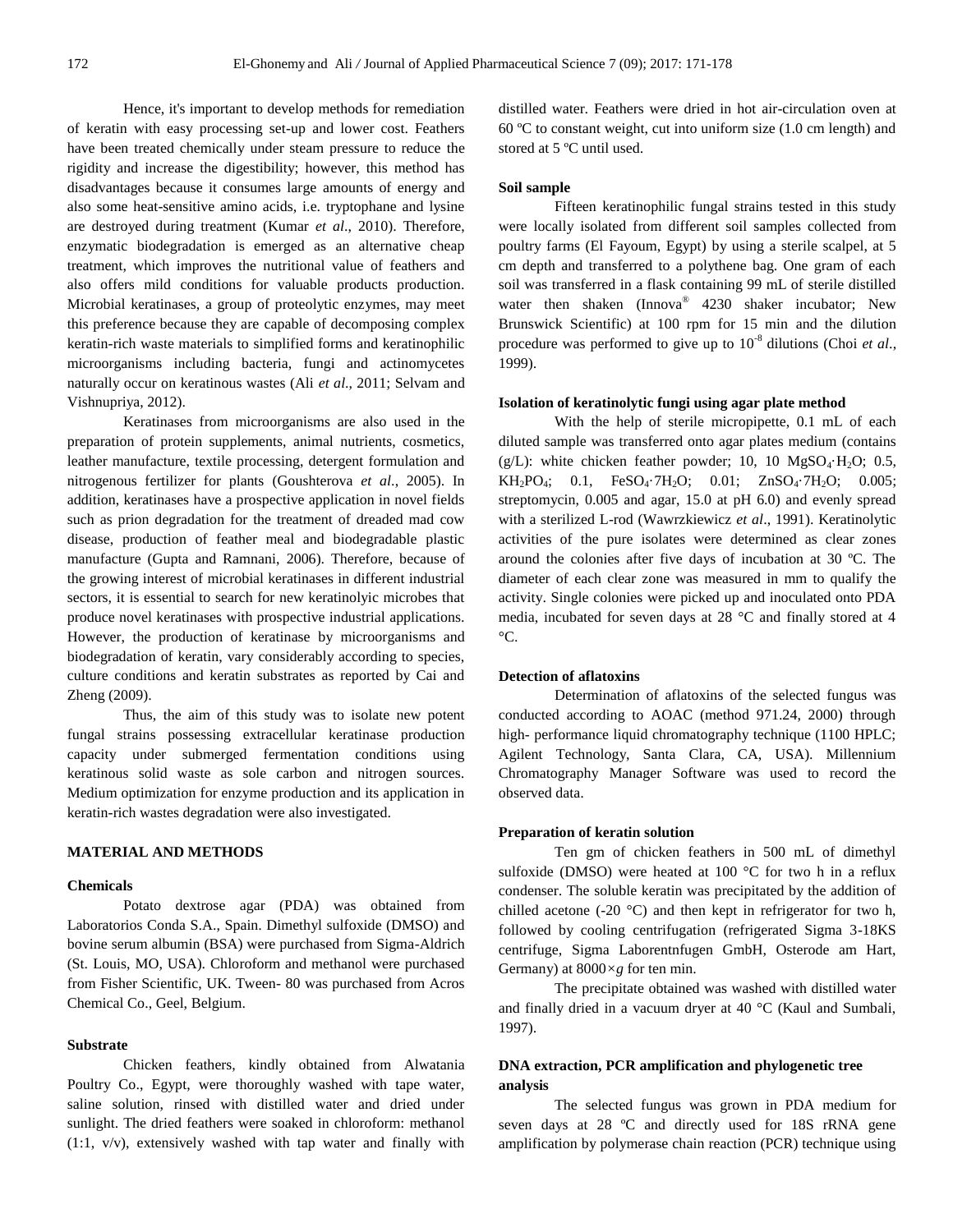the universal primers ITS1 (5'-TCCGTAGGTGAACCTGCGG-3') and ITS4 (5′-TCCTCCGCTTATTGATATGC-3′) (Altschul *et al*., 1997). PCR was performed in 25 μL as a final volume, which composed of 12.5 μL of Taq PCR Master Mix (Promega, Germany), containing 0.5 U/μL of Taq DNA polymerase, 500 μM of each dNTP, 20 mM of Tris-HCl (pH 8.3), 100 mM of KCl, 3 mM of each  $MgCl<sub>2</sub>$  and Bromophenol Blue, 1  $\mu$ L of fungal culture as a template DNA, 1  $\mu$ L of each primer (10  $\mu$ M) and 9.5  $\mu$ L of double distilled H<sub>2</sub>O.

The reaction was as follows: denaturation at 95 °C for 1 min followed by annealing at 55 °C for 30 s and extension for two min at 72 °C; and final extension for ten min at 72 °C. The products of PCR were detected by using electrophoresis technique (MSMINIDUO, Clever scientific Ltd., Rugby, Warwickshire, UK) in 1 % agarose gel stained with Tris/Borate/EDTA (TBE) buffer containing ethidium bromide of 1 μg/mL and finally visualized under UV light, to confirm its purity and size. Core Bio Gel Extraction Kit (RKT13: Chromous Biotech, Karnataka, India) was used to extract DNA fragments from the gel. The fungal gene sequences were compared to other nucleotide sequences of some fungal strains in GenBank database (National Centre for Biotechnology Information) through Basic Local Alignment Search Tool (BLAST) (Benson *et al*., 2008) and MEGA 4.0 software was used to construct the phylogenetic tree.

#### **Inoculum preparation**

The fungal strains were cultivated on PDA slants at 28 ºC for seven days. Conidia of each slant were scraped and 5.0 mL of sterile distilled water contains 0.1 % Tween- 80 were added and the final concentration of spore suspension was  $1.5 \times 10^6$ spore/mL.

#### **Cultivation medium**

Feather meal basal medium (FMBM) used in the present study had the following composition  $(g/L)$ :  $KH_2PO_4$ , 1.0;  $MgSO<sub>4</sub>·7H<sub>2</sub>O$ , 0.5; KCl, 0.5 and adjusted to pH 6.0. Aliquots of 50 mL were transferred in 500 mL Erlenmeyer flasks containing 1 gm of chicken feathers, then autoclaved for 15 min at 121 ºC.

After cooling, the flasks were inoculated by five mL of spore suspension  $(1.5 \times 10^6 \text{ spore/mL})$  and incubated under shaking conditions (Innova® 4230; New Brunswick TM Scientific, Scituate, MA, USA) at 120 rpm for four days at 28 °C. After the fermentation period, the final medium pH was measured and the hydrolysates were centrifuged (refrigerated Sigma 3-18KS centrifuge, Sigma Laborentnfugen GmbH, Osterode am Hart, Germany) at 5000*×g* for 15 min and filtered (Whatman filter paper no. 1, Inc., Maidstone, UK). The clear supernatants obtained were used for keratinase assay.

#### **Optimization of culture conditions**

Medium optimization for extracellular keratinase production by the selected fungal strain was studied by varying one factor at a time, while keeping others as constant.

Fundamental parameters studied include (1) substrate concentration; 5, 10, 20, 30, 40 and 50 g/L of chicken feather, (2) initial pH value of the medium  $(3.0 - 9.0)$ ,  $(3)$  time course of keratinase production (during the fermentation, the flasks were taken at regular intervals of 24 h up to 10 days), (4) incubation temperature (25 to 45  $^{\circ}$ C), (5) supplementation of FMBM medium with additional carbon (glucose, sucrose, fructose, raffinose, arabinos etc at  $1\%$  (w/v)) and nitrogen sources (peptone, malt extract, casein etc at  $0.5\%$  (w/v)). Cultivation was performed under submerged shaking conditions at 120 rpm.

# **Effect of various types of keratin-rich waste on keratinase production**

Different sterile keratinous wastes (duck feather, goose feather, turkey feather and sheep wool) were fragmented into uniform size with about 1 cm long and added individually in the production medium instead of chicken feather. All other optimum culture conditions were performed. At the end of fermentation period, the cultures filtrates were centrifuged at 5000*×g*, filtered through Whatmann filter paper no. 1 and the clear supernatants obtained were used to determine keratinase activity.

#### **Determination of keratinase activity**

The enzyme activity was determined according to the method described by Gradisar *et al*. (2005) but with slight modification. Briefly, 1.0 mL of properly diluted crude enzyme extracts in 0.1 M Tris-acetate buffer (pH 8.0) was transferred in a test tube containing 1 mL of soluble keratin solution and incubated for 30 min at 37 °C. The reaction was stopped by the addition of 2.0 mL of trichloroacetic acid (TCA) (15 %), centrifuged at  $5000 \times g$  for 10 min and finally the absorbance of the clear supernatant was measured at 280 nm against a control, i.e. the enzyme solution with 2.0 mL of TCA in absence of the substrate. One unit of keratinolytic activity (U/mL) was defined as an increase of absorbance at  $A_{280}$  with that of the control for 0.01 per min under the standard conditions and the following equation was used:

$$
U=4\times n\times A_{280}/(0.01\times T)
$$

Where 4 is the final reaction volume (mL), *n* is the dilution rate and T is the incubation time (min).

#### **Protein assay**

The protein content was determined as described by Bradford (1976) using BSA as a standard.

#### **Statistical analysis**

Data reported represent the mean value of three independent trials with standard deviation. The software used to calculate the data was EXCEL 2010 (Microsoft Corp., Redmond, WA, USA).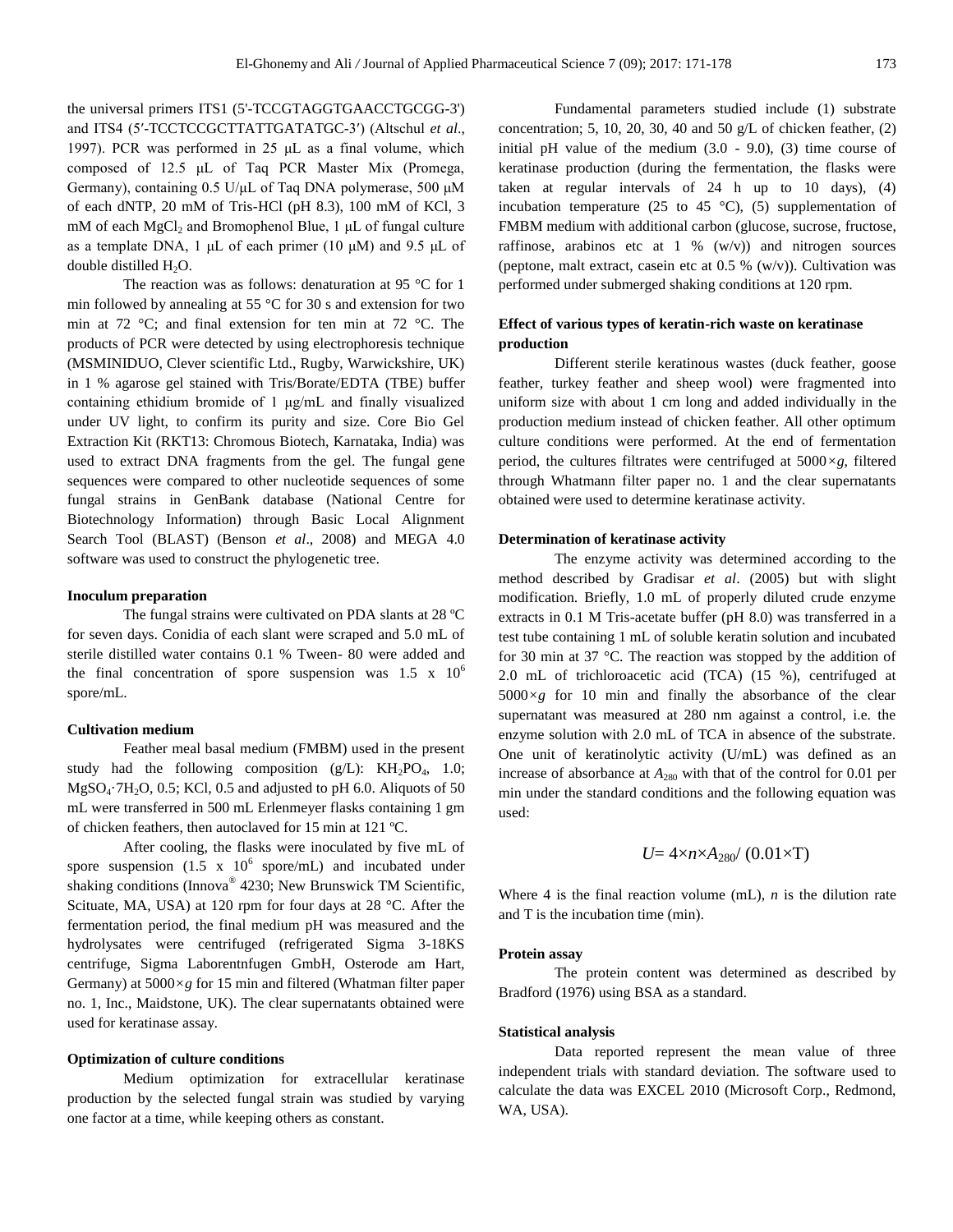# **RESULTS AND DISCUSSION**

# **Screening of different fungal strains for the production of extracellular keratinase**

The isolation and identification of new keratinolytic fungal strains might help in finding their role in the degradation of insoluble keratin-rich wastes and development of new biotechnological methods with valuable products (Gioppo *et al*., 2009). In the present research, fifteen fungal strains locally isolated from poultry farm soil samples were qualitatively evaluated for their abilities to grow on chicken feathers as a sole source of carbon and nitrogen. The data reported revealed that most of the isolated fungal strains could grow under these conditions, however, isolate DHE7 was found as the highest keratinase-producing strain since it degraded chicken feathers completely (Fig. 1) and also exhibited the highest clear zone diameter (47 mm) (Table 1).



**Fig. 1**. Efficiency of *Aspergillus* sp. DHE7 in degrading white chicken feathers after 4 days of incubation at 30 °C under submerged fermentation (SmF) conditions

| <b>Table 1</b> Screening of locally isolated filamentous fungi qualitatively and |  |
|----------------------------------------------------------------------------------|--|
| quantitatively for extracellular keratinase production capacity.                 |  |

| <b>Fungus</b>       | Qualitative<br>analysis<br>clear zone<br>diameter (mm) | <b>Protein content</b><br>(mg/mL) | <b>Ouantitative</b><br>analysis<br><b>Keratinase</b><br>activity<br>(U/mL) |
|---------------------|--------------------------------------------------------|-----------------------------------|----------------------------------------------------------------------------|
| Isolate DHE6        | 14                                                     | 2.3                               | $62 + 3.9$                                                                 |
| <b>Isolate DHE7</b> | 47                                                     | 1.9                               | $168 + 4.7$                                                                |
| <b>Isolate DHE8</b> |                                                        | 4.3                               | $15 + 2.8$                                                                 |
| <b>Isolate DHE9</b> | 33                                                     | 2.7                               | $116 + 3.1$                                                                |
| Isolate DHE10       | ۰                                                      | 1.2                               | $59 + 1.4$                                                                 |
| Isolate DHE11       | 12                                                     | 2.1                               | $37 + 2.5$                                                                 |
| Isolate DHE12       | 28                                                     | 3.2                               | $127 + 2.7$                                                                |
| Isolate DHE13       | 35                                                     | 2.5                               | $123 + 3.6$                                                                |
| Isolate DHE14       | ۰                                                      | 1.1                               | $21+0.5$                                                                   |
| Isolate DHE15       | 32                                                     | 1.7                               | $154 + 2.8$                                                                |

Data are the mean value of independent triplicate measurements ±SD. - = no clear zone.

All fungal strains were quantitatively screened for keratinolytic activity in submerged fermentation conditions using chicken feathers as substrate in the basal medium. Results in [Table](http://scialert.net/fulltext/?doi=jm.2010.21.35&org=10#f1) 1, shown that the highest keratinase production was observed with

isolate DHE7 (168 $\pm$ 4.7 U/mL) followed by DHE15 (154 $\pm$ 2.8 U/mL), DHE12 (127±2.7 U/mL) and DHE13 (123±3.6 U/mL), which are much higher than data reported by Cai and Zheng (2009) and Mazotto *et al*. (2013) for extracellular keratinase production by *Bacillus subtilis* KD-N2 (75 U/mL) and *A. niger* 9D40 (21.3 U/mL), respectively. Therefore, this promising result justified the selection of strain DHE 7 for the following experimental studies.

#### **Aflatoxins detection**

Toxicity test was studied in the present work and the observed results revealed that strain DHE 7 was a non-mycotoxinproducing fungus, which confirm its selection.

#### **Identification based on18S rRNA gene**

A single band of amplified DNA product of 1.3 kbp was reported and the close relatives, based on 18S rRNA gene sequence similarities, were *Aspergillus parasiticus* (D63699.1) (94 %), *A. flavus* (GU953210.1) (94 %) and *A. sojae* (KF175513.1) (94 %). Therefore, this result suggests strain DHE7 as a new *Aspergillus* sp. within family of *Aspergillaceae*, hence the 18S rRNA genes sequences were deposited under the accession number KX950801 to GenBank (Fig. 2) (http://www.ncbi.nlm.nih.gov) (accessed November 2016). In this concern, Marcondes *et al*. (2008) investigated that genera *Acremonium*, *Alternaria*, *Beauvaria*, *Aspergillus*, *Curvularia*, *Penicillium* and *Paecilomyces* were the most potent filamentous fungi for keratinase production when grown on poultry feather as a substrate.

# **Optimization of various physiological parameters**  *Substrate Concentration*

Keratinolytic microorganisms are known for their capabilities of using keratin-rich substrates as carbon and nitrogen sources, whereas, the carbon-free medium forces the fungus to utilize keratin and subsequently the percentage of solubilization increased (Goushterova *et al*., 2005). In the present experiment, chicken feather concentrations of 5, 10, 20, 30, 40 and 50 g/L were evaluated for maximum keratinase production by *Aspergillus* DHE 7 and the reported data revealed that the production of keratinase by the fungus increased with the increase in feather concentration up to 20 g/L with maximum production of 164.3±3.6 U/mL (Table 2).

**Table 2:** Effect of different concentrations of feather on keratinase production by *Aspergillus* sp. DHE7 in submerged fermentation (SmF).

| <b>Feather concentration</b><br>$\frac{1}{2}$ | <b>Protein content</b><br>(mg/mL) | <b>Keratinase activity</b><br>(U/mL) |
|-----------------------------------------------|-----------------------------------|--------------------------------------|
| 0.5                                           | 0.8                               | $89 + 2.1$                           |
| 1.0                                           | 1.3                               | $127 + 3.3$                          |
| 2.0                                           | 1.8                               | $164 + 3.6$                          |
| 3.0                                           | 2.9                               | $128 + 3.2$                          |
| 4.0                                           | 3.2                               | $103 + 2.7$                          |
| 5.0                                           | 3.9                               | $98 + 1.6$                           |

Data are the mean value of independent triplicate measurements  $\pm SD$ .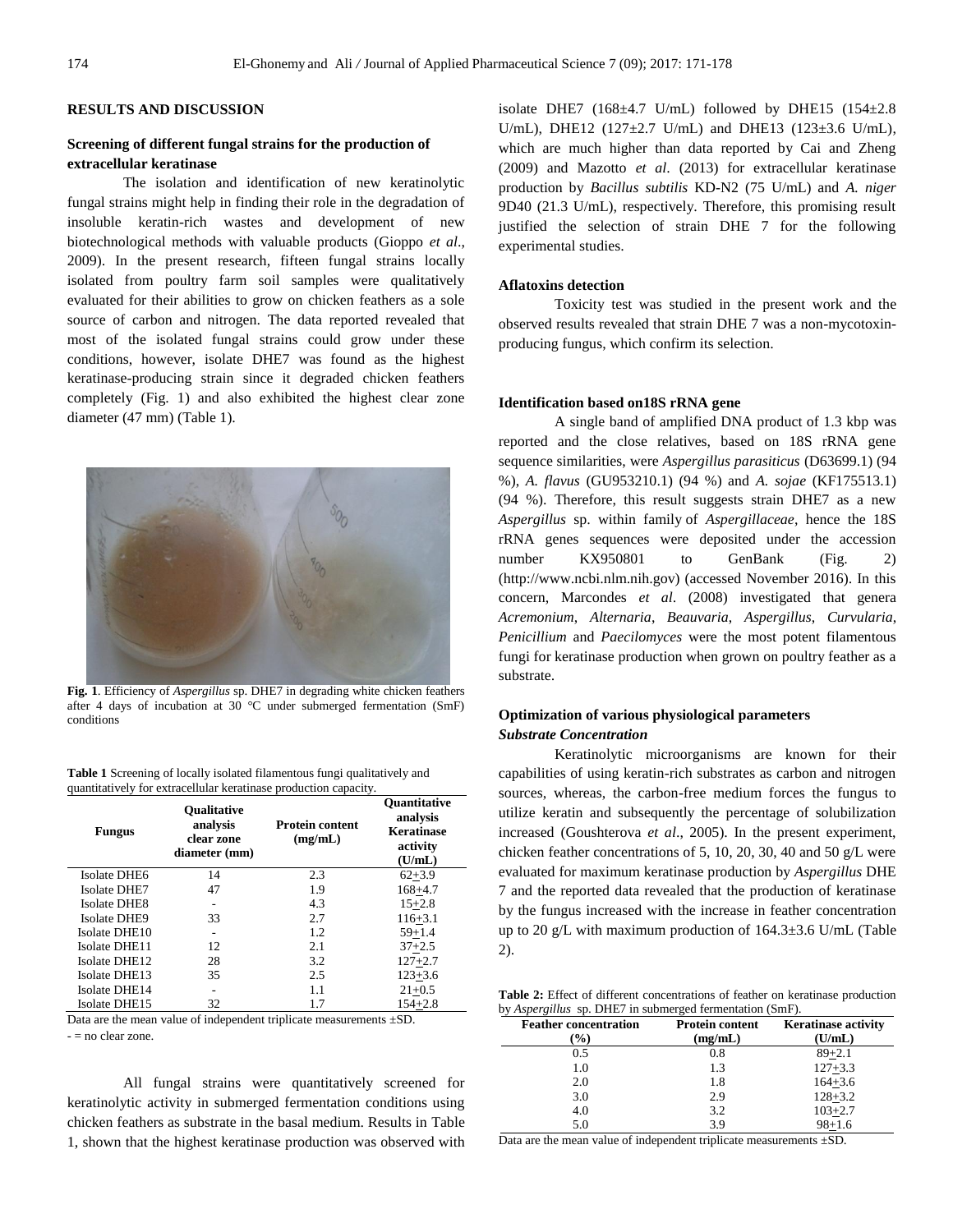

However, at higher concentration a gradual decrease in enzyme production was investigated. Similar results were reported by Suntornsuk and Suntornsuk (2003) for keratinase production by *Bacillus* sp. FK 46. They reported that higher feathers concentrations (30-50 g/L) resulted in repression of keratinase production. In contrast, Cai *et al*. (2008) reported that 10 g/L of feather was the optimal concentration for the production of keratinase by *Bacillus subtilis*.

#### *Effect of initial pH value*

The reported data in Fig. 3 represent the influence of various pH values on keratinase production by *Aspergillus* sp. DHE7 after 4 days of incubation at 30 °C. Enzyme production was considerably decreased at lower pH values and enhanced at higher ranges. However, the optimal pH for enzyme production  $(163\pm2.7)$  was observed at pH 6.0. This result is congruent with several studies reported on keratinolytic microorganisms and their biotechnological potential. In most keratinophilic microorganisms, neutral to alkaline pH values (6.0 to 9.0) have been reported as the most suitable for keratinase production and feather degradation, which might be attributed to the modification in cystine residues to lathionine at alkaline pH, which makes it accessible for keratinase action [\(Gupta and Ramnani, 2006;](http://scialert.net/fulltext/?doi=jm.2010.21.35&org=10#368940_ja) [El-Gendy, 2009;](http://scialert.net/fulltext/?doi=jm.2010.21.35&org=10#816_op) Jain and Sharma, 2012). On the other hand, keratinase production by few microorganisms were found to be optimal at higher pH values [\(Gessesse](http://scialert.net/fulltext/?doi=jm.2010.21.35&org=10#368935_ja) *et al*., 2003).

#### *Time course*

Incubation period is considered as an essential parameter for optimal keratinase production by microorganisms when grown under submerged fermentation conditions. In the present work, the



**Fig. 3:** Influence of pH on keratinase production by Aspergillus sp. DHE7.



**Fig. 4:** Influence of incubation period on the production of keratinase by *Aspergillus* sp. DHE7.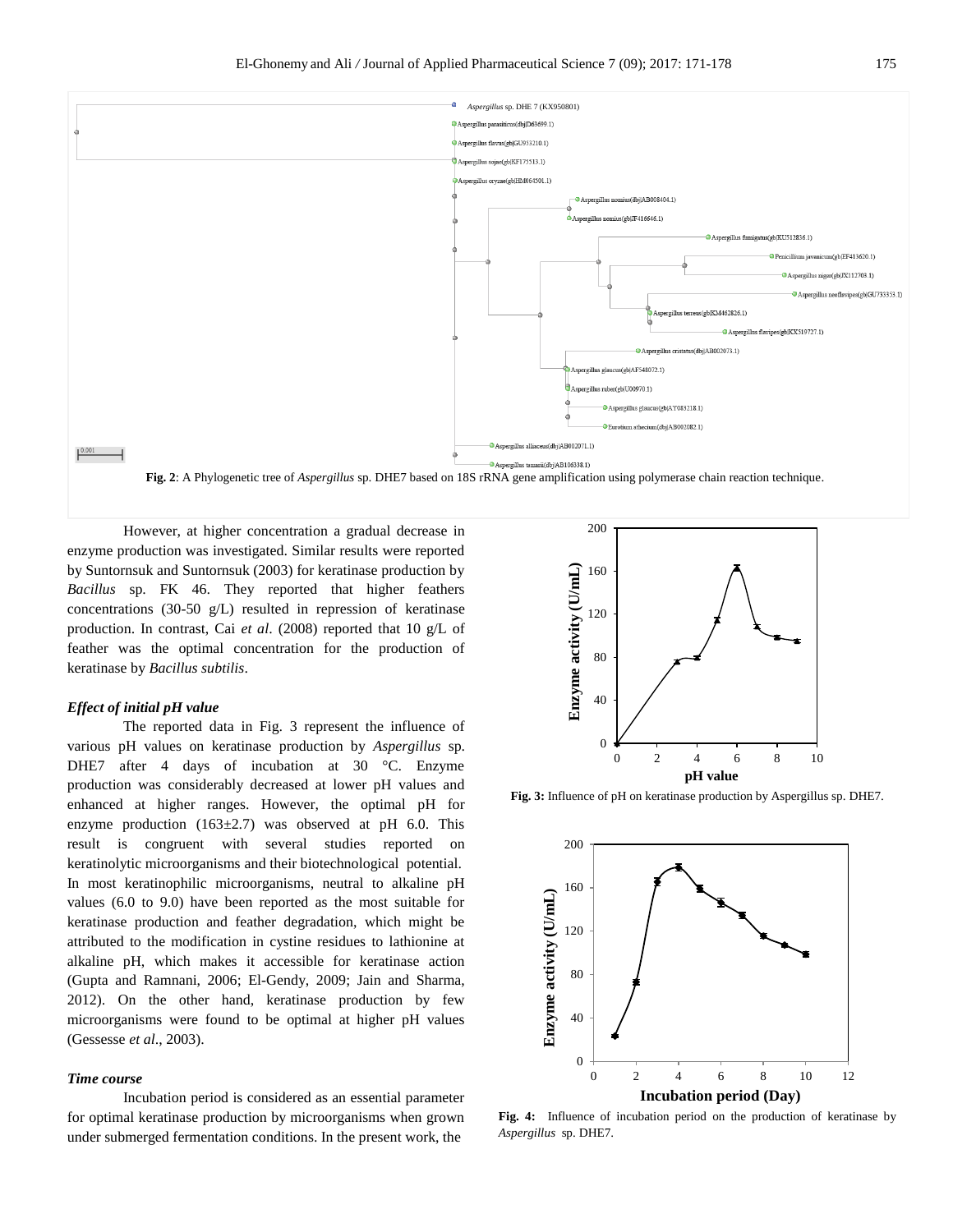aerobic growth of *Aspergillus* sp. DHE7 on chicken feathers as a sole source of nutrition resulted in complete degradation of feathers after 72 h of fermentation. In addition, the analysis of culture supernatant showed that the enzyme activity increased from an initial of 23+1.3 U/mL after 24 h of incubation giving its optimal activity of 179+3.3 U/mL on the fourth day of fermentation (Fig. 4). However, the extension of incubation period was accompanied with a reduction of enzyme production, which could be either due to the inactivation of the enzyme in the presence of some kinds of proteolytic activities or the growth of the fungus reached a stage after which it could not balance its steady growth with the nutrient resources available. Keratinolytic enzymes are mostly synthesized by the microorganism during its late exponential phase or the stationary phase growth (Thys *et al*., 2004). In accordance with our result, [Noronha](http://scialert.net/fulltext/?doi=jm.2010.21.35&org=10#368961_ja) *et al*. (2002) observed optimum keratinase from *A. fumigatus* after 72 h of incubation. Similarly, Kanchana (2012) reported optimal keratinase production from *Bacillus* sp. at 37 ºC after 72 h of incubation when grown under submerged culture fermentation. On the other hand, optimum keratinase production from *Penicillium* sp. was reported on the fifth day [\(El-Gendy, 2009\)](http://scialert.net/fulltext/?doi=jm.2010.21.35&org=10#816_op). Matikevičiene *et al*. (2009) investigated maximum keratinase production by *Bacillus* sp. after 24 h of incubation.

#### *Keratinase production in relation to incubation temperature*

Most microorganisms (bacteria, actinomycetes and fungi) produce keratinase at temperature ranges from 28 to 50 °C (Nam *et al*. 2002). The reported results in [Table](http://scialert.net/fulltext/?doi=jm.2010.21.35&org=10#f6) 3 clearly indicated that maximum keratinolytic activity was obtained between 25-35 °C, with optimal enzyme production at 30  $^{\circ}$ C (176+3.4 U/mL). This result is similar to that reported for keratinase production by *Penicillium* sp. [\(El-Gendy, 2009\).](http://scialert.net/fulltext/?doi=jm.2010.21.35&org=10#816_op) On the contrary, [Bockle and](http://scialert.net/fulltext/?doi=jm.2010.21.35&org=10#368927_ja)  [Muller \(1997\)](http://scialert.net/fulltext/?doi=jm.2010.21.35&org=10#368927_ja) and Anbu *et al*[. \(2008\)](http://scialert.net/fulltext/?doi=jm.2010.21.35&org=10#368923_ja) reported optimum keratinase production by *Streptomyces pactum* and *Trichophyton* sp., respectively, at higher temperature ranges near 40 °C.

**Table 3** Effect of incubation temperature on the production of keratinase from Aspergillus DHE7 grown under submerged fermentation (SmF) conditions.

|             | <u>reperginal Dind</u> , grown ander labinerged reimenanton (Dint ) conditions. |                            |  |  |
|-------------|---------------------------------------------------------------------------------|----------------------------|--|--|
| Temperature | <b>Protein content</b>                                                          | <b>Keratinase activity</b> |  |  |
|             | (mg/mL)                                                                         | (U/mL)                     |  |  |
| 25          | 1.4                                                                             | $132 + 1.3$                |  |  |
| 30          | 1.7                                                                             | $176 + 3.4$                |  |  |
| 35          | 1.8                                                                             | $155 + 4.2$                |  |  |
| 40          | 0.8                                                                             | $99 + 2.7$                 |  |  |
| 45          | 0.6                                                                             | $73 + 3.1$                 |  |  |

Data are the mean value of independent triplicate measurements ±SD.

#### *Influence of additional [carbon source](http://www.scialert.net/asci/result.php?searchin=Keywords&cat=&ascicat=ALL&Submit=Search&keyword=carbon+source) on keratinase production*

In the search to improve the enzyme production by *Aspergillus* sp. DHE7, different [carbon sources](http://www.scialert.net/asci/result.php?searchin=Keywords&cat=&ascicat=ALL&Submit=Search&keyword=carbon+source) were added separately in the basal medium, while the medium free from the additional carbon source was served as the control. As depicted in [Fig.](http://scialert.net/fulltext/?doi=jm.2010.21.35&org=10#t2) 5, among all the carbon sources tested, sucrose proved to be the best for keratinase production yielding 226+4.6 U/mL followed by arabinose  $(198+2.5 \text{ U/mL})$  and glucose  $(195+3.1 \text{ V/mL})$ 

U/mL), while maltose, raffinose and galactose negatively modulated keratinase production. This result is congruent with that reported by Cai and Zheng (2009) for the production of keratinase by *Bacillus subtilis* KD-N2. Similarly, [Malviya](http://scialert.net/fulltext/?doi=jm.2010.21.35&org=10#368948_ja) *et al*. (1992) and [El-Naghy](http://scialert.net/fulltext/?doi=jm.2010.21.35&org=10#368931_ja) *et al*. (1998) reported maximum keratinase production from *Chrysosporium queenslandicum* and *C. georgiae*, respectively, in the presence of keratin, which was further stimulated by the addition of glucose. On the contrary, production of keratinase by *Streptomyces* sp. MS-2 was highly inhibited in the presence of starch and glucose as reported by [Mabrouk \(2008\).](http://scialert.net/fulltext/?doi=jm.2010.21.35&org=10#368947_ja) Thys *et al*. (2004) suggested that the suppression of glucose to keratinase synthesis is due to the catabolite repression.



**Carbon source (1 %)**

**Fig. 5:** Effect of carbon source on the production of keratinase by *Aspergillus* sp. DHE7

Our results also showed that culture grown in 0.5 % of sucrose exhibited maximum keratinase production by *Aspergillus* sp. DHE7 grown under submerged fermentation (Fig. 6), while at higher concentrations, sucrose acts as a repressor for enzyme production.



**Sucrose (%)**

**Fig. 6:** Effect of different concentrations of sucrose on keratinase production by *Aspergillus* sp. DHE7.

# *Role of nitrogen supplementation on the production of keratinase*

The reported results in Fig. 7 showed that none of the tested nitrogen sources could exert a favorable effect on enzyme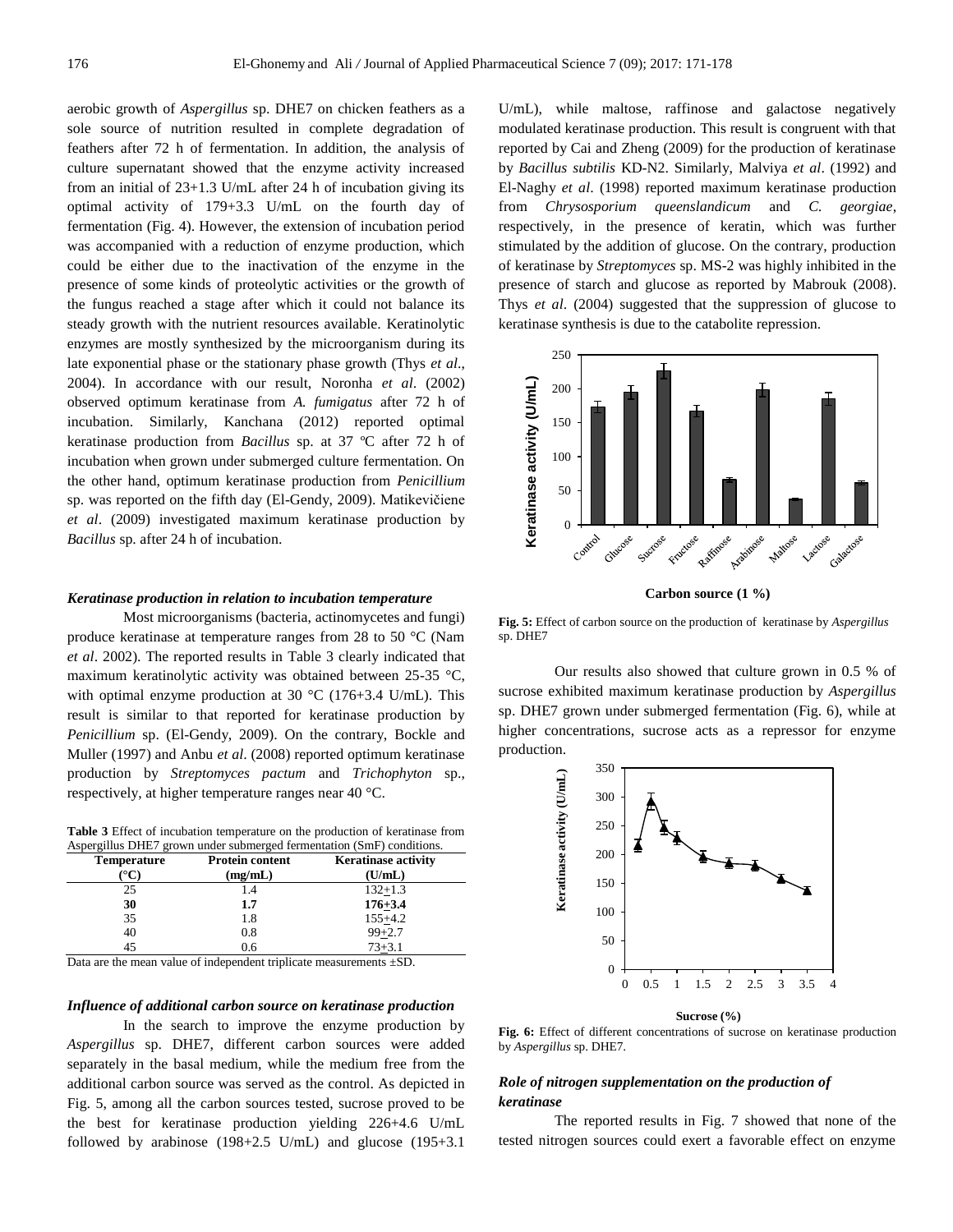production by *Aspergillus* sp. DHE7 as compared with the basal medium (without the tested nitrogen source). Similarly, Santos *et al*. (1996) reported that nitrates had negative effects on keratinase production by *Aspergillus fumigatus*. [El-Naghy](http://scialert.net/fulltext/?doi=jm.2010.21.35&org=10#368931_ja) *et al*. (1998) and Son *et al.* (2008) reported a partial or complete repressive effect on keratinase production by *Chrysosporium georgiae* and *Bacillus pumilis*, respectively, in cultures supplemented with different nitrogen molecules, which might be attributed to the catabolite repression exerted by these additional nitrogen sources (Ulfig *et al*., 2003; [Gioppo](http://scialert.net/fulltext/?doi=jm.2010.21.35&org=10#368937_ja) *et al*., 2009). On the other hand, [Veselal and](http://scialert.net/fulltext/?doi=jm.2010.21.35&org=10#368977_ja)  [Friedrich \(2009\)](http://scialert.net/fulltext/?doi=jm.2010.21.35&org=10#368977_ja) reported that the biodegradation of different keratinous wastes by *Paecilomyces marquandii* was enhanced in the presence of additional nitrogen sources.



**Fig. 7:** Effect of additional nitrogen source on keratinase production by *Aspergillus* sp. DHE7.

# **Biodegradation of keratinous solid wastes by** *Aspergillus* **sp. DHE7**

Different keratinous wastes were used as substrate in the growth medium of the tested fungal strain. A comparison of the enzyme production by the selected fungal strain when grown on different keratin-rich substrates is presented in Table 4. *Aspergillus* sp. DHE7 possessed better keratinase production in the presence of goat hair (452+12.3 U/mL), turkey feather (435+9.2 U/mL) and sheep wool (322+13.4 U/mL). The degradation of such keratinous wastes by the filamentous fungus might be resulted from the combination effect of extracellular keratinase, sulphitolysis and proteolysis (Szabo *et al*., 2000; [Gupta and](http://scialert.net/fulltext/?doi=jm.2010.21.35&org=10#368940_ja)  [Ramnani, 2006\)](http://scialert.net/fulltext/?doi=jm.2010.21.35&org=10#368940_ja). In addition, [Gioppo](http://scialert.net/fulltext/?doi=jm.2010.21.35&org=10#368937_ja) *et al*. (2009) reported that the initial attack of keratinous substrate by keratinases followed by disulfide reductases may permit other proteases to act, which results in an extensive hydrolysis of keratinous wastes.

**Table 4:** Biodegradation of various types of keratinous waste by *Aspergillus* sp. DHE7.

| <b>Keratinous waste</b><br>$(2 \frac{9}{6})$ | <b>Final pH</b> | <b>Protein content</b><br>(mg/mL) | <b>Keratinase activity</b><br>(U/mL) |
|----------------------------------------------|-----------------|-----------------------------------|--------------------------------------|
| Chicken feather                              | 9.3             | 1.7                               | $298 + 4.1$                          |
| Duck feather                                 | 8.1             | 1.5                               | $158 + 2.8$                          |
| Goose feather                                | 7.9             | 2.4                               | $301 + 3.4$                          |
| Turkey feather                               | 7.7             | 2.7                               | $435+9.2$                            |
| Pigeon feather                               | 9.2             | 2.1                               | $276 + 2.7$                          |
| <b>Goat hair</b>                             | 6.6             | 3.1                               | $452 + 12.3$                         |
| Sheep wool                                   | 9.2             | 3.4                               | $322 + 13.4$                         |

Data are the mean value of independent triplicate measurements ±SD.

#### **CONCLUSIONS**

Keratinolytic filamentous fungi are of great ecological importance not only in pathogenesis but also in the degradation of keratin residues. In the search for new source for keratinases, different fungi were isolated from poultry farm soil and a new isolate identified as *Aspergillus* sp. DHE7, was reported as the potent fungus for keratinase production under SmF. Maximum enzyme production from the fungal strain was reported when grown in a medium at an initial pH value of 6.0, at temperature 30 °C, for four days under shaking at 120 rpm using chicken feathers as substrate (20 g/L). Different carbon sources could enhance keratinase production by *Aspergillus* sp. DHE7, with sucrose being the optimal. On the other hand, maltose, raffinose and galactose negatively modulated keratinase production. It is worth mentioning that none of the tested nitrogen sources could exert a favorable effect on the production of keratinase. Different keratinous wastes were used as substrate in the growth medium and better keratinase production from *Aspergillus* sp. DHE7 was reported with goat hair medium followed by turkey feather and sheep wool containing media. The present findings revealed *Aspergillus* sp. DHE7 to be a potential organism for keratinase production and in the management of keratinous solid wastes.

#### **ACKNOWLEDGEMENTS**

**Financial support and sponsorship**: Authors are thankful for National Research Centre (NRC), Egypt, for the financial support (Project number: P101117).

**Conflict of Interests**: There are no conflicts of interest.

#### **REFERENCES**

Ali TH, Ali NH, Mohamed LA. Production, purification and some properties of extracellular keratinase from feathers-degradation by A*spergillus oryzae* NRRL- 447. J Appl Sci Environ Sanit Sby, 2011; 6:123-136.

Altschul SF, Madden TL, Schäffer AA, Zhang J, Zhang Z, Miller W, Lipman DJ. Gapped BLAST and PSI-BLAST: a new generation of protein database search programs. Nucleic Acids Res. 1997; 25:3389- 402.

Anbu P, Hilda A, Sur HW, Hur BK, Jayanthi S. Extracellular keratinase from *Trichophyton* sp. HA-2 isolated from feather dumping soil. Int Biodeterior Biodegrad, 2008; 62:287-292.

AOAC, Official Method 971.24: Aflatoxins in coconut, copra, and copra meal. AOAC International; Rockville, MD, USA: 2000.

Benson DA, Karsch-Mizrachi I, Lipman DJ, Wheeler DL. GenBank. Nucleic Acids Res. 2008; 36:D25-30.

Bockle B, Muller R. Reduction of disulfide bonds by *Streptomyces pactum* during growth on chicken feathers. Appl Environ Microbiol, 1997; 63:790-792.

Bradford MM. A rapid and sensitive method for the quantitation of microgram quantities of protein utilizing the principle of protein-dye binding. Anal Biochem, 1976; 72:248-254.

Brandelli A, Daroit DJ, Riffel A. Biochemical features of microbial keratinases and their production and applications. Appl Microbiol Biotechnol, 2010; 85:1735-1750.

Brandelli A. Bacterial keratinases: useful enzymes for bioprocessing agro-industrial wastes and beyond. Food Bioprocess Technol, 2008; 1:105-116.